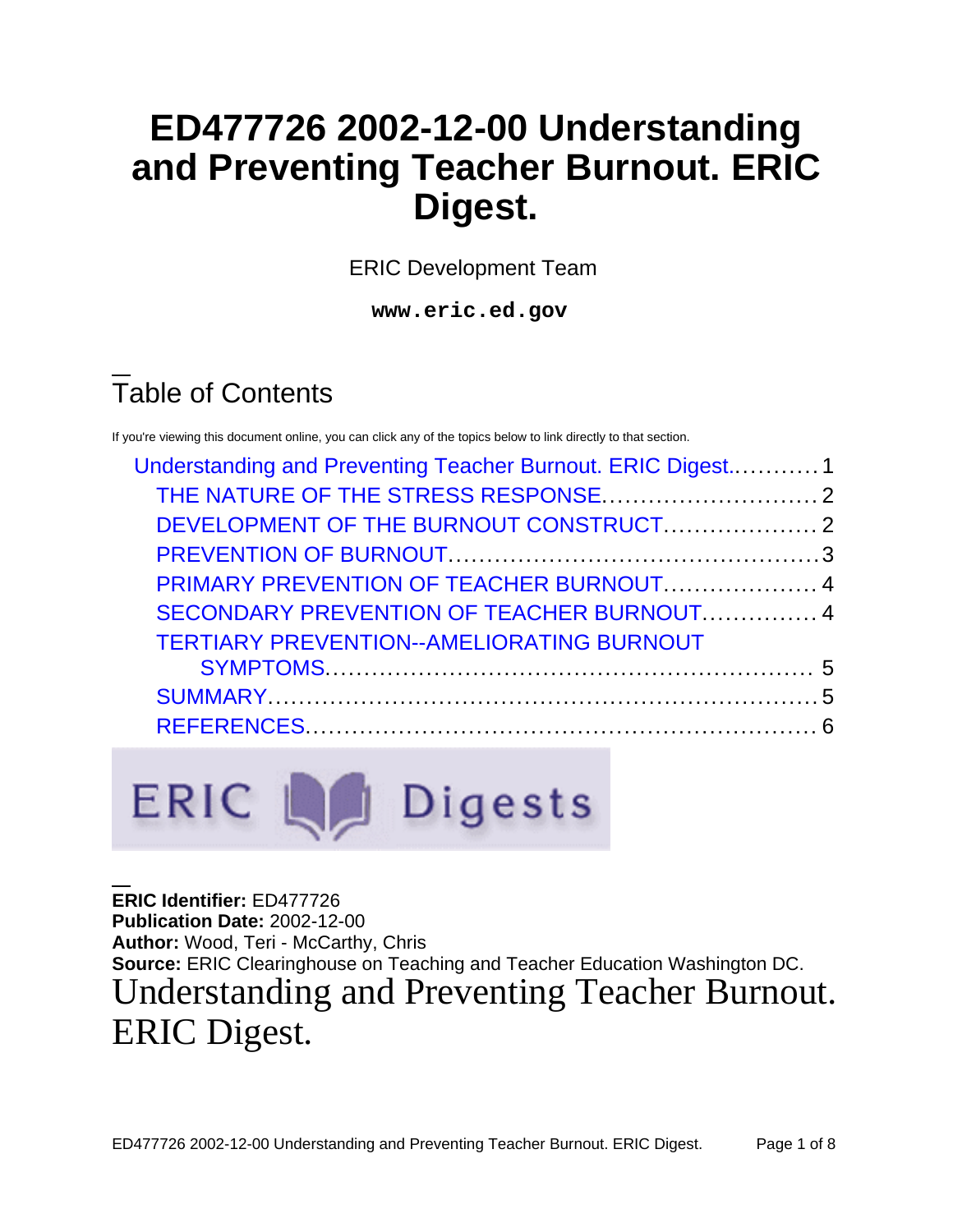#### THIS DIGEST WAS CREATED BY ERIC, THE EDUCATIONAL RESOURCES INFORMATION CENTER. FOR MORE INFORMATION ABOUT ERIC, CONTACT ACCESS ERIC 1-800-LET-ERIC

Many teachers find the demands of being a professional educator in today's schools difficult and at times stressful. When work stress results in teacher burnout, it can have serious consequences for the health and happiness of teachers, and also the students, professionals, and families they interact with on a daily basis.

## <span id="page-1-0"></span>THE NATURE OF THE STRESS RESPONSE

When a potentially threatening event is encountered, a reflexive, cognitive balancing act ensues, weighing the perceived demands of the event against one's perceived ability to deal with them (Lazarus & Folkman, 1984). Events perceived as potential threats trigger the stress response, a series of physiological and psychological changes that occur when coping capacities are seriously challenged. The most typical trigger to the stress response is the perception that ones' coping resources are inadequate for handling life demands. According to current models of stress, we are constantly taking the measure of the daily demands we experience in life and comparing this to the resources we possess for dealing with them. If our resources appear equal to the demands, we view them as mere challenges. If, however, demands are viewed as exceeding our resources, they become stressors and trigger the stress response.

Accordingly, teacher stress may be seen as the perception of an imbalance between demands at school and the resources teachers have for coping with them (Esteve, 2000; Troman & Woods, 2001). Symptoms of stress in teachers can include anxiety and frustration, impaired performance, and ruptured interpersonal relationships at work and home (Kyriacou, 2001). Researchers (Lecompte & Dworkin, 1991; Farber, 1998; Troman & Woods, 2001) note that teachers who experience stress over long periods of time may experience what is known as burnout.

#### <span id="page-1-1"></span>DEVELOPMENT OF THE BURNOUT **CONSTRUCT**

Matheny, Gfroerer, and Harris (2000) noted that earlier research into the phenomenon described burnout as a loss of idealism and enthusiasm for work. Freudenberger (1974), a psychiatrist, is largely credited with first using the term. Maslach and Jackson refined the meaning and measurement of the burnout construct in the 1980s (Maslach & Jackson, 1981; Maslach & Schaufeli, 1993) to include three sub-domains: (1) depersonalization, in which one distances oneself from others and views others impersonally; (2) reduced personal accomplishment, in which one devalues one's work with others; and (3) emotional exhaustion, in which one feels emptied of personal emotional resources and becomes highly vulnerable to stressors. In particular, depersonalization may be expressed through poor attitudes towards students and the work environment.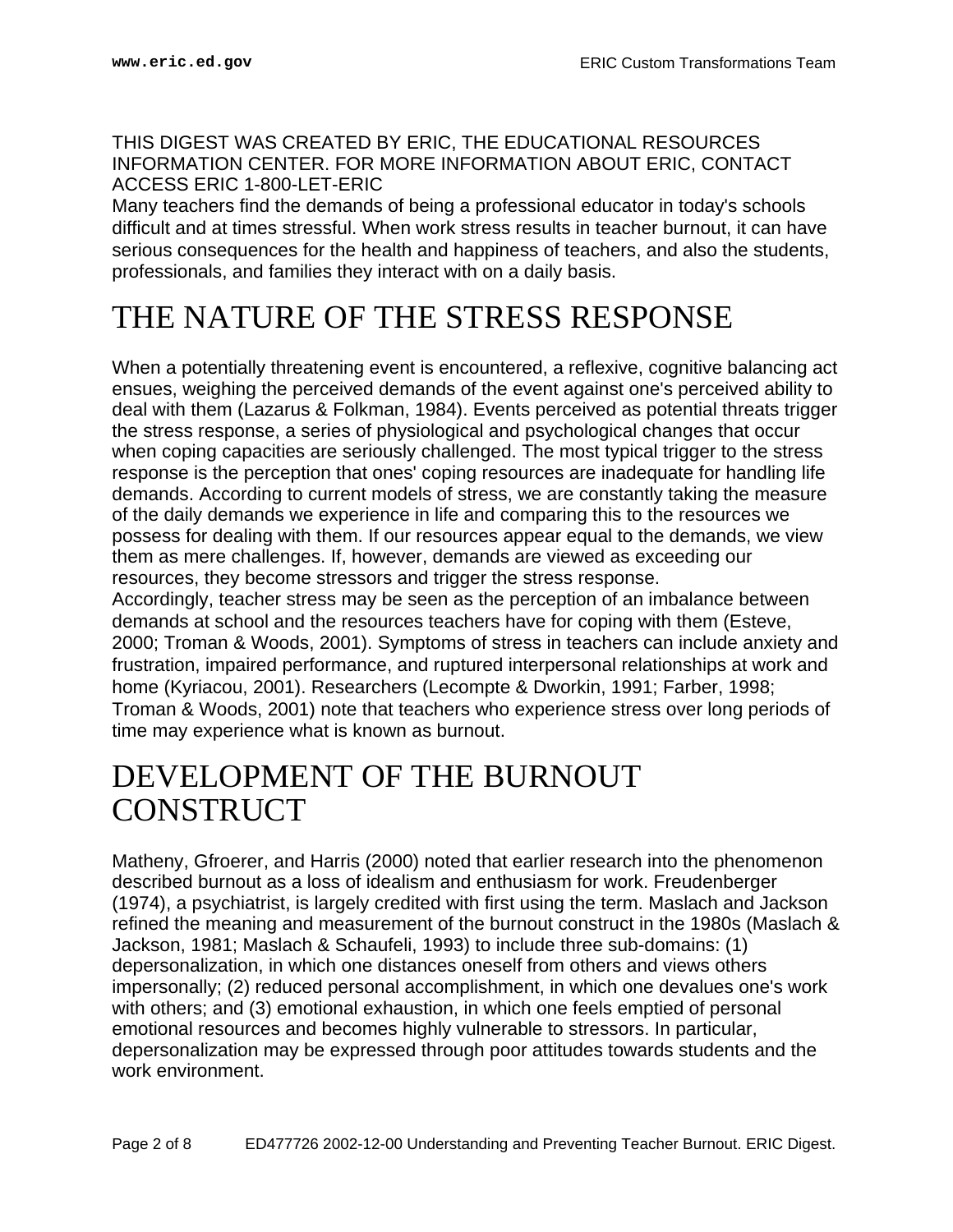Teachers may be at greater risk for depersonalization because their daily work life often includes large doses of isolation from their professional peers. While teachers do interact with others on a regular basis throughout the workday, the majority of such interactions are with students, and not with other teachers or professional staff members who might better understand the demands teachers face. Factors such as the physical layout of most campuses, with teachers working alone in their classrooms, and scheduling constraints that make finding time to meet with peers virtually impossible, can cause teachers to feel disconnected (Bennett & LeCompte, 1990). This depersonalization may act as a protective mechanism, as evidenced by the descriptions of "worn-out" teachers, whose cynical views towards students and teaching allowed them to continue to remain in the field, even in a diminished capacity (Farber, 1998). While depersonalization may act as some protection for teachers, it also may encourage isolation, strengthening the risk for burnout.

An important finding from early studies was that teachers at risk for burnout came to see their work as futile and inconsistent with the ideals or goals they had set as beginning teachers (Bullough & Baughman, 1997). Other early studies cited role conflict and role ambiguity as significantly related to burnout (Dworkin, 1986). Role conflict occurs when a teacher is faced with conflicting expectations of the job. For example, role conflict may arise from discrepancies between ideals of what it means to be a good teacher. Role ambiguity relates more to a sense of confusion about one's goals as a teacher including a sense of uncertainty about the responsibilities related to teaching.

LeCompte and Dworkin (1991) developed a more extensive description of burnout as an extreme type of role-specific alienation with a focus on feelings of meaninglessness, especially as this applies to one's ability to successfully reach students, a finding also supported by Farber (1998). LeCompte and Dworkin (1991) identified powerlessness in defining professional roles as being instrumental in creating stress. Additionally, a sense of both physical and mental exhaustion exacerbated by the belief that expectations for teachers are constantly in flux, or in conflict with previously held beliefs, has been cited by numerous researchers as influencing teacher burnout (Bullough & Baughmann, 1997; Brown & Ralph, 1998; Hinton & Rotheiler, 1998; Esteve, 2000; Troman & Woods, 2001).

# <span id="page-2-0"></span>PREVENTION OF BURNOUT

Albee (2000), one of the pioneers of prevention research, points out that, "It is accepted public health doctrine that no disease or disorder has ever been treated out of existence" (p. 847). It is far better if the roots of teacher burnout are identified and eliminated before the syndrome develops, rather than treating it after it has already occurred. Across the various medical professions, a distinction has been made between three levels of prevention interventions: (a) Primary prevention, where the goal is to reduce the incidence of new cases of a disorder, (b) secondary prevention, where the goal is early identification and treatment of symptoms before they turn into a full-blown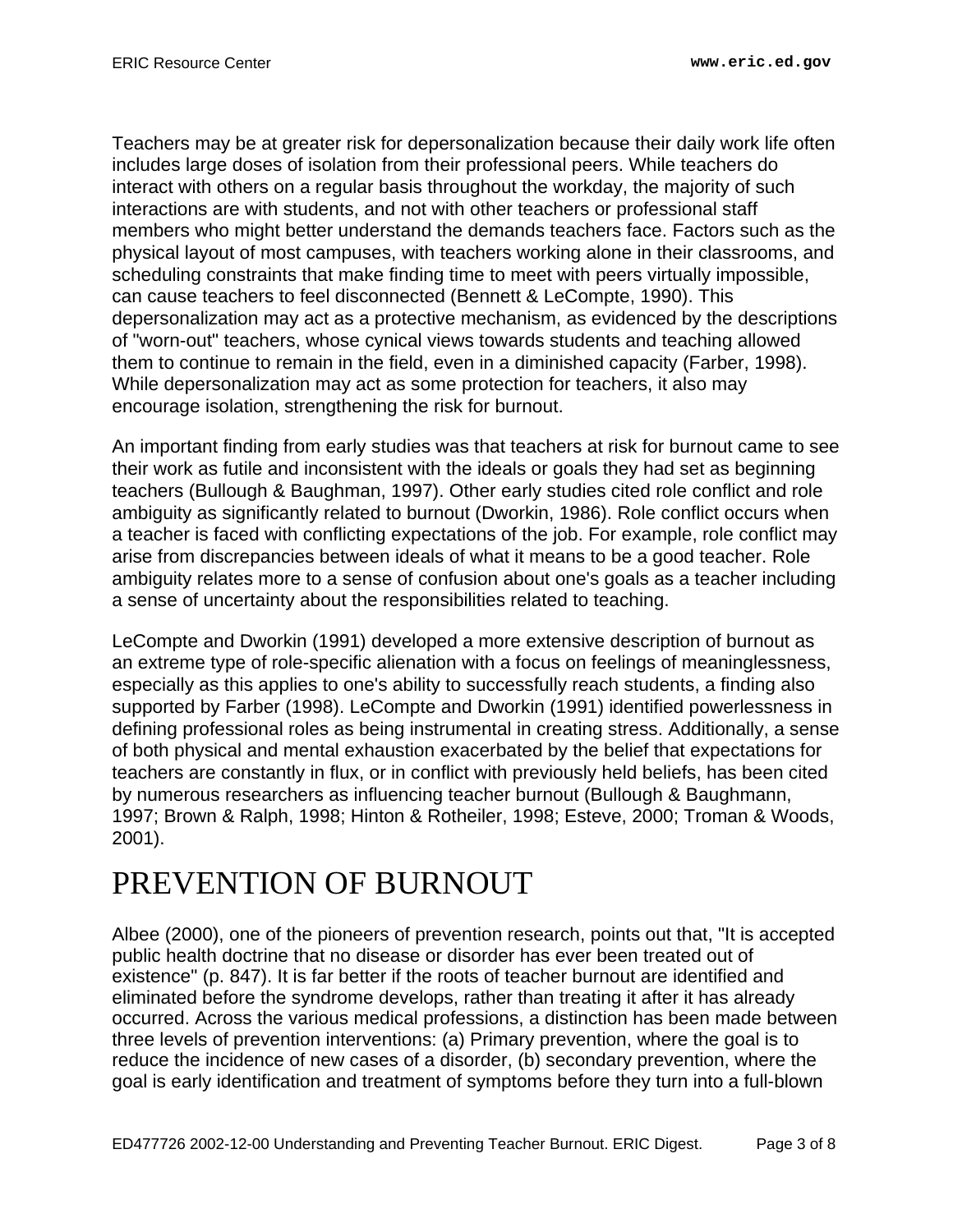disorder, and (c) tertiary prevention, where persons who have recently suffered a disorder receive some type of intervention to prevent relapse (Conyne, 1991). Such preventative interventions may either be done at the organizational level, with changes in the school environment, or at the individual level, in which the goal is to strengthen teachers' resources for resisting stress.

### <span id="page-3-0"></span>PRIMARY PREVENTION OF TEACHER BURNOUT

Organizational practices that prevent teacher burnout are generally those that allow teachers some control over their daily challenges. At the individual level, self-efficacy and the ability to maintain perspective with regard to daily events have been described as "anxiety-buffers" (Greenberg, 1999). At the institutional level, other factors may help mitigate teacher stress. Chris Kyriacou (2001), who draws from an Education Service Advisory Committee report (1998), offers the following advice for schools:

\* Consult with teachers on matters, such as curriculum development or instructional planning, which directly impact their classrooms.

\* Provide adequate resources and facilities to support teachers in instructional practice.

\* Provide clear job descriptions and expectations in an effort to address role ambiguity and conflict.

\* Establish and maintain open lines of communication between teachers and administrators to provide administrative support and performance feedback that may act as a buffer against stress.

\* Allow for and encourage professional development activities such as mentoring and networking, which may engender a sense of accomplishment and a more fully developed professional identity for teachers.

#### <span id="page-3-1"></span>SECONDARY PREVENTION OF TEACHER BURNOUT

Efforts at secondary prevention focus primarily on early detection of problems before they emerge as full-blown disorders. Symptoms of teacher stress as contributing to burnout may take many forms (Brown & Ralph, 1998). Studies by several researchers (c.f., Brown & Ralph, 1998; Hinton & Rotheiler, 1998; Kyriacou, 2001; Troman & Woods, 2001), report the following as early symptoms of teacher stress and burnout: \* Feeling like not going to work or actually missing days

- \* Having difficulty in concentrating on tasks
- \* Feeling overwhelmed by the workload and having a related sense of inadequacy to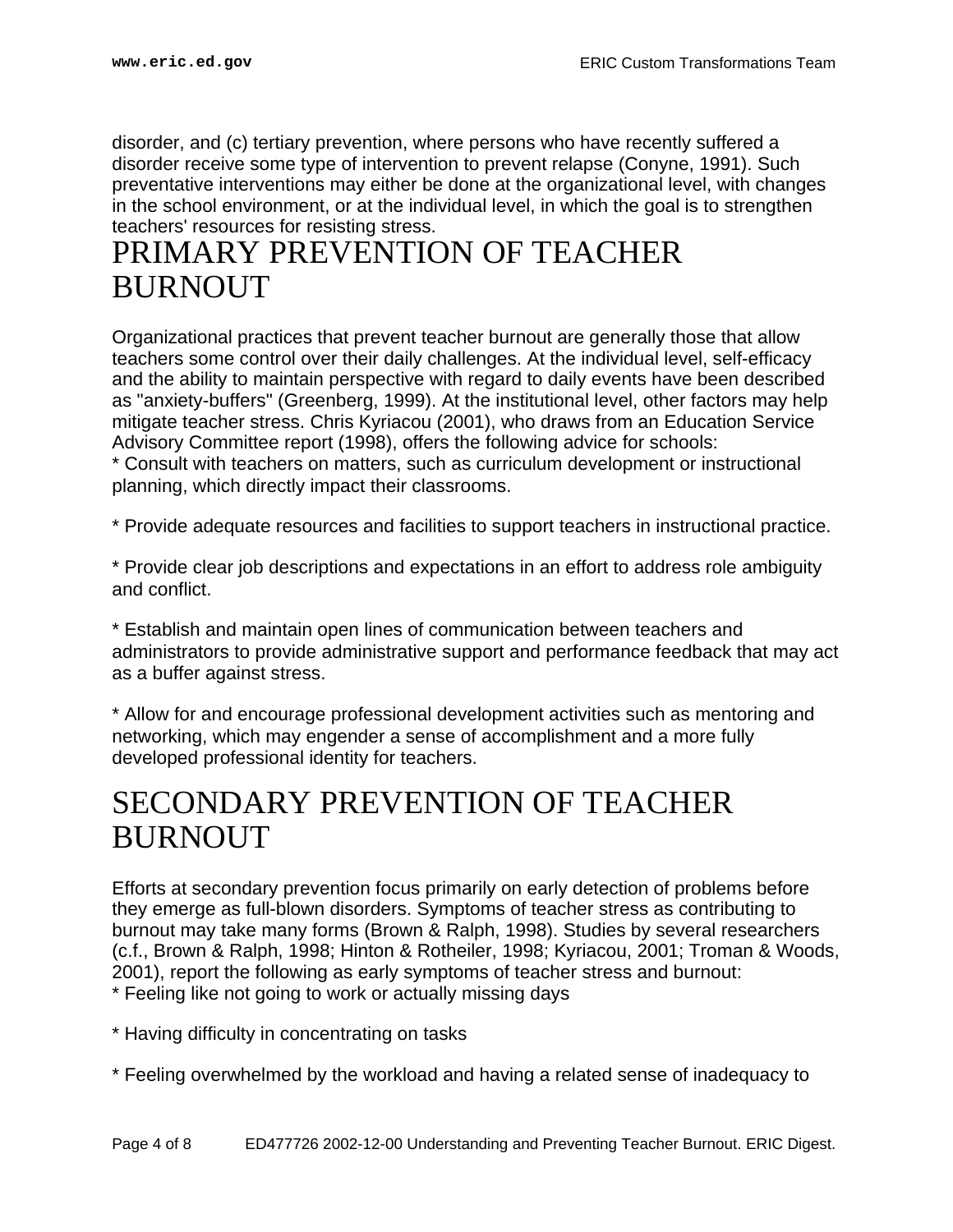the tasks given to them

- \* Withdrawing from colleagues or engaging in conflictual relationships with co-workers
- \* Having a general feeling of irritation regarding school
- \* Experiencing insomnia, digestive disorders, headaches, and heart palpitations
- \* Incapacitation and an inability to function professionally in severe instances

#### <span id="page-4-0"></span>TERTIARY PREVENTION--AMELIORATING BURNOUT SYMPTOMS

Once teacher burnout has occurred, a decision must be made as to whether the teacher can or is willing to continue their work. Troman and Woods (2001) acknowledge that a series of stressful events or a single major event may lead teachers to make what they term 'pivotal decisions.' Although teachers go through many such events over the course of a career, the teachers interviewed by Troman and Woods rarely viewed decisions made in response to high levels of stress as transformative in the positive sense. Personal factors also figure into a teacher's decision to stay in a school, with the current labor market, personal financial and family obligations, and years in the field all being instrumental in the decision making process. In hard economic times, teachers may stay with the relatively stable profession of teaching due to a lack of outside possibilities for a career change. The promise of retirement benefits that increase with added years of service is a draw to teachers who have already accumulated more than a few years of service.

In looking at teachers and stress, Troman and Woods (2001) used interviews and observational data collected from teachers teaching at The Gladstone Primary School and from teachers who had left the school in the aftermath of Gladstone being designated as poorly performing during an accreditation inspection. Interviews were analyzed using theme analysis and the constant comparative method. Data gathered suggests that teachers generally fall into three categories when reacting to stress and burnout. Some teachers simply end their careers as professional educators. Others seek relief from stress by "downshifting:" taking a less prestigious or demanding role, redefining their job as a part time instructor, or by having previously held duties assigned to other teachers. Some teachers choose to reframe their sense of identity as educators; for these teachers, this may involve developing outside interests, placing more emphasis on family and friends or relocating to a more favorable school environment.

# <span id="page-4-1"></span>SUMMARY

Burnout results from the chronic perception that one is unable to cope with daily life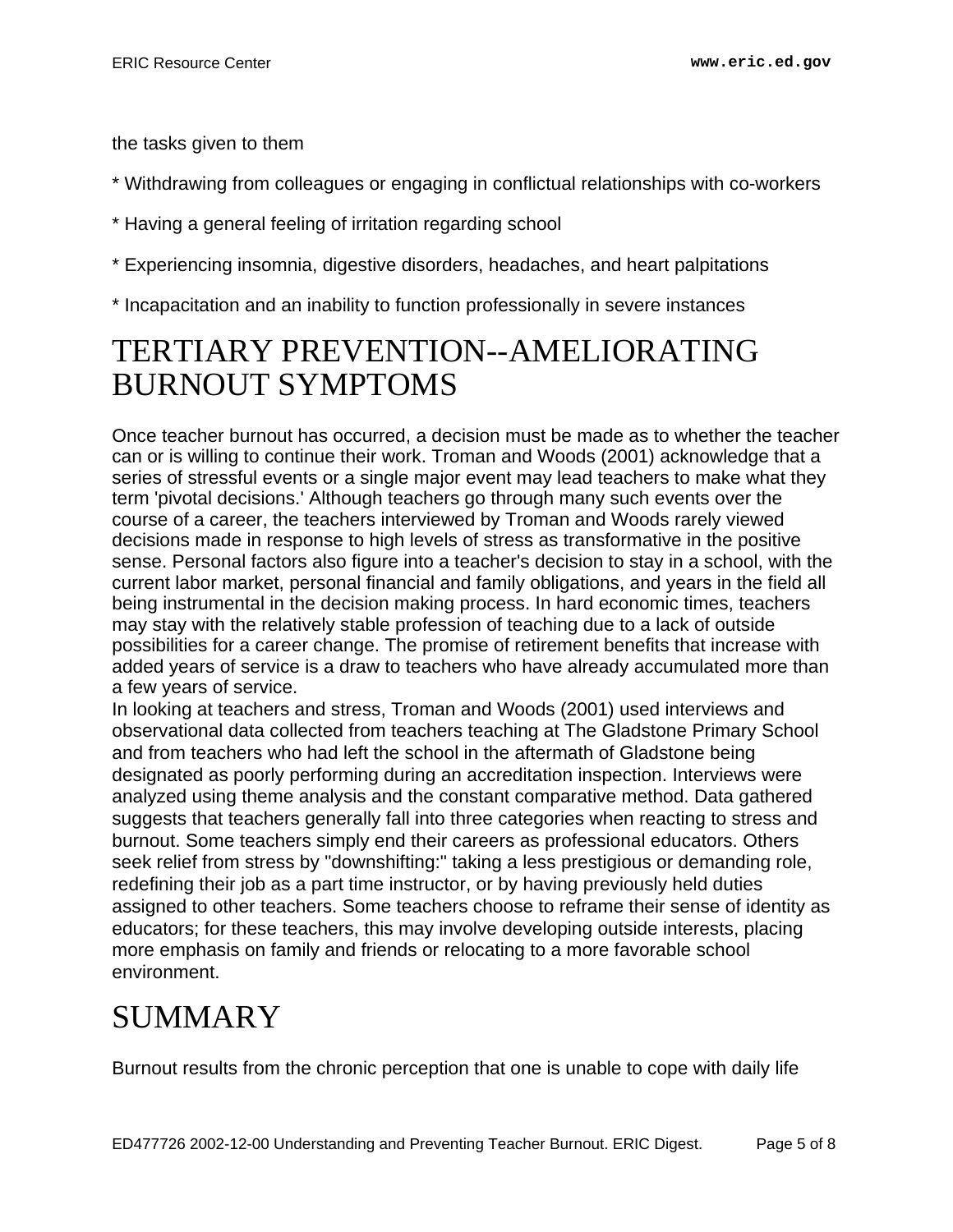demands. Given that teachers must face a classroom full of students every day, negotiate potentially stressful interactions with parents, administrators, counselors, and other teachers, contend with relatively low pay and shrinking school budgets, and ensure students meet increasingly strict standards of accountability, it is no wonder many experience a form of burnout at some point in their careers. Efforts at primary prevention, in which teachers' jobs are modified to give them more control over their environment and more resources for coping with the demands of being an educator, are preferable over secondary or tertiary interventions that occur after burnout symptoms have surfaced. However, research reviewed here indicates each type of prevention can be useful in helping teachers contend with an occupation that puts them at risk for burnout.

#### <span id="page-5-0"></span>REFERENCES

References identified with an EJ or ED number have been abstracted and are in the ERIC database.

Albee, G. W. (2000). Commentary on prevention and counseling psychology. The Counseling Psychologist, 28, 845-853. EJ 622 673

Bennett, K. P. & LeCompte, M. D. (1990). The Way Schools Work: A Sociological Analysis of Education. New York: Longman. ED 324 740

Brown, M. & Ralph, S. (1998). The identification of stress in teachers. In J. Dunham & V. Varma (Eds.) Stress in Teachers: Past, Present and Future. (pp. 37-56) London: Whurr Publishers Ltd.

Bullough, Jr., R. V., & Baughman, K. (1997). "First Year Teacher" Eight Years Later: An inquiry into teacher development. New York: Teachers College Press.

Conyne, R. K. (1991). Gains in primary prevention: Implications for the counseling profession. Journal of Counseling and Development, 69, 277-279. EJ 426 849

Dworkin, A. G. (1986). Teacher Burnout in the Public Schools: Structural Causes and Consequences for Children. New York: State University of New York Press.

Education Service Advisory Committee (1998). Managing work-related stress: a guide for managers and teachers in the schools. In Kyriacou, C. (2001). Teacher stress: directions for future research. Educational Review, 53(1), 27-35.

Esteve, J. M. (2000). The transformation of the teachers' role at the end of the twentieth century: new challenges for the future. Educational Review, 52(2), pp. 197-207. EJ 609 284

Farber, B. A. (1998). Tailoring treatment strategies for different types of burnout. Paper presented at the Annual Convention of the American Psychological Association, 106th, San Francisco California, August 14-18. ED 424 517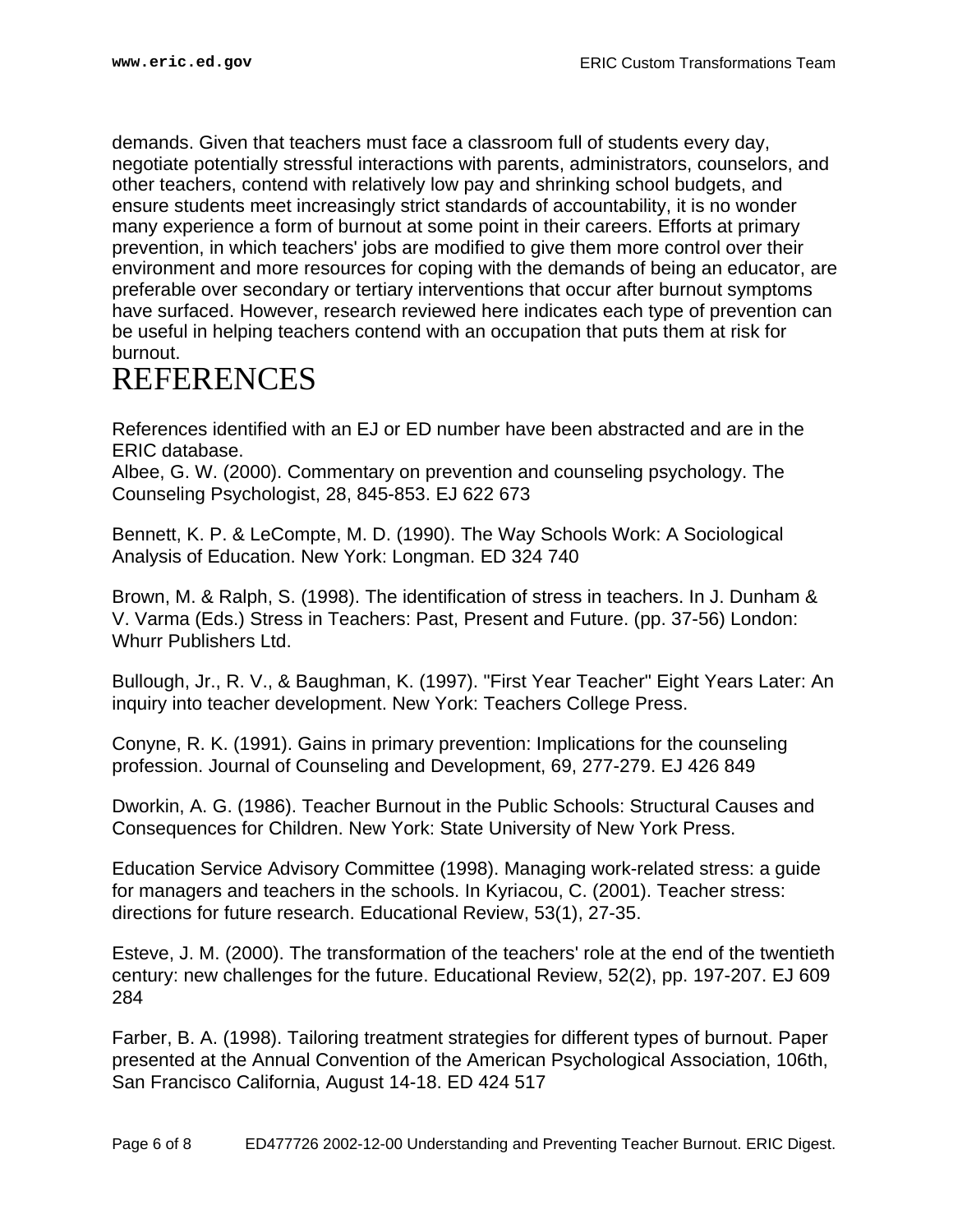Freudenberger, H. J. (1974). Staff burnout. Journal of Social Issues, 30(1), 159-165.

Greenberg, J. S. (1999). Comprehensive stress management (6th ed.). Boston: McGraw-Hill.

Hinton, J. W. & Rotheiler, E. (1998). The psychophysiology of stress in teachers, in J. Dunham, & V. Varma (eds.) Stress in Teachers: Past, Present and Future. (pp. 95-119) London: Whurr Publishers Ltd.

Kyriacou, C. (2001). Teacher stress: directions for future research. Educational Review, 53(1), pp. 28-35. EJ 622 519

Lazarus, R. S., & Folkman, S. (1984). Coping and adaptation. In W. D. Gentry (Ed.), The handbook of behavioral medicine (pp. 282-325). New York: Guilford.

LeCompte, M. D., & Dworkin, A. G. (1991). Giving Up on School: Student Dropouts and Teacher Burnouts. Newbury Park, California: Corwin Press. ED 340 809

Maslach, C. & Jackson, S. E. (1981). The measurement of experienced burnout. Journal of Occupational Behavior, 2, 99-113.

Maslach, C. & Schaufeli, W. B. (1993). Historical and conceptual development of burnout. In C. Maslach, W. B. Schaufeli, & T. Marek (Eds.), Professional burnout: Recent developments in theory and research (pp. 1-16). Washington, DC: Taylor & Francis.

Matheny, K. B., Gfroerer, C. A., & Harris, K. (2000). Work stress, burnout, and coping at the turn of the century: An Adlerian perspective. Journal of Individual Psychology, 56(1), 74-87.

Troman, G. & Woods, P. (2001). Primary Teachers' Stress. New York: Routledge/Falmer.

-----

This project has been funded at least in part with Federal funds from the U. S. Department of Education, Office of Educational Research and Improvement, under contract number ED-99-CO-0007. The content of this publication does not necessarily reflect the views of or policies of the U.S. Department of Education nor does mention of trade names, commercial products, or organizations imply endorsement by the U. S. Government.

**Title:** Understanding and Preventing Teacher Burnout. ERIC Digest. **Document Type:** Information Analyses---ERIC Information Analysis Products (IAPs)